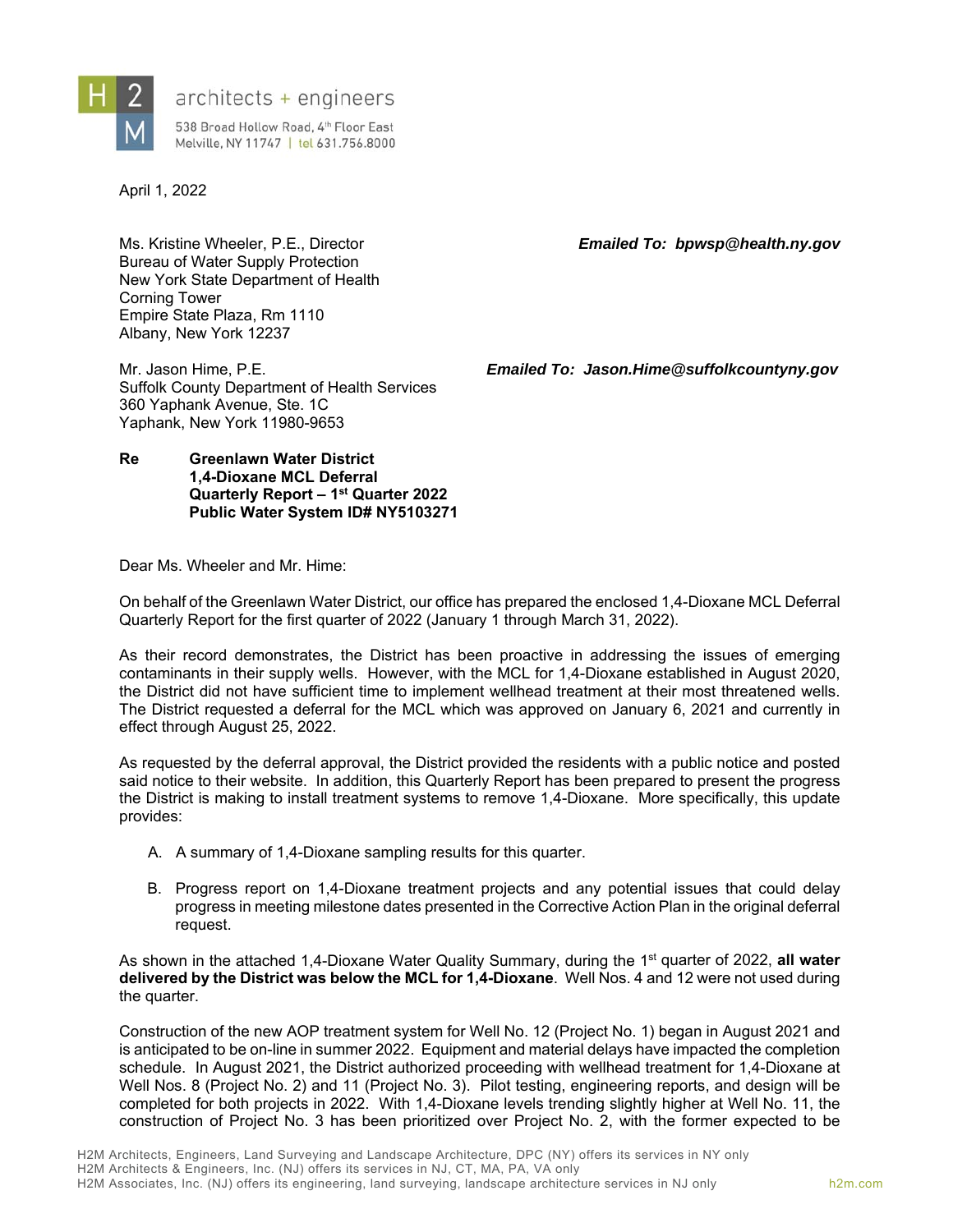April 1, 2022 Page 2 of 2



complete in late 2023, and the later in mid-2024. The District intends to make a formal request for the extension of the MCL deferral period one month prior to the current expiration.

This Quarterly Report has been posted on the Greenlawn Water District website.

Please contact our office should you have any comments concerning this update.

Very truly yours,

**H2M architects + engineers**

Michael W. Weber

Michael W. Weber, P.E. Senior Discipline Engineer

MWW

Enc.

cc: Board of Commissioners Supt. Robert Santoriello - eCopy Mr. Joshua Mednick, P.E. - eCopy Dennis M. Kelleher, P.E. - eCopy

x:\glwd (greenlawn water district) - 10465\glwd2250 - retainer\1,4-d mcl deferral quarterly report\q1 - april 2022\2022-04-01 - nysdoh - glwd quarterly deferral report (q1 2022).docx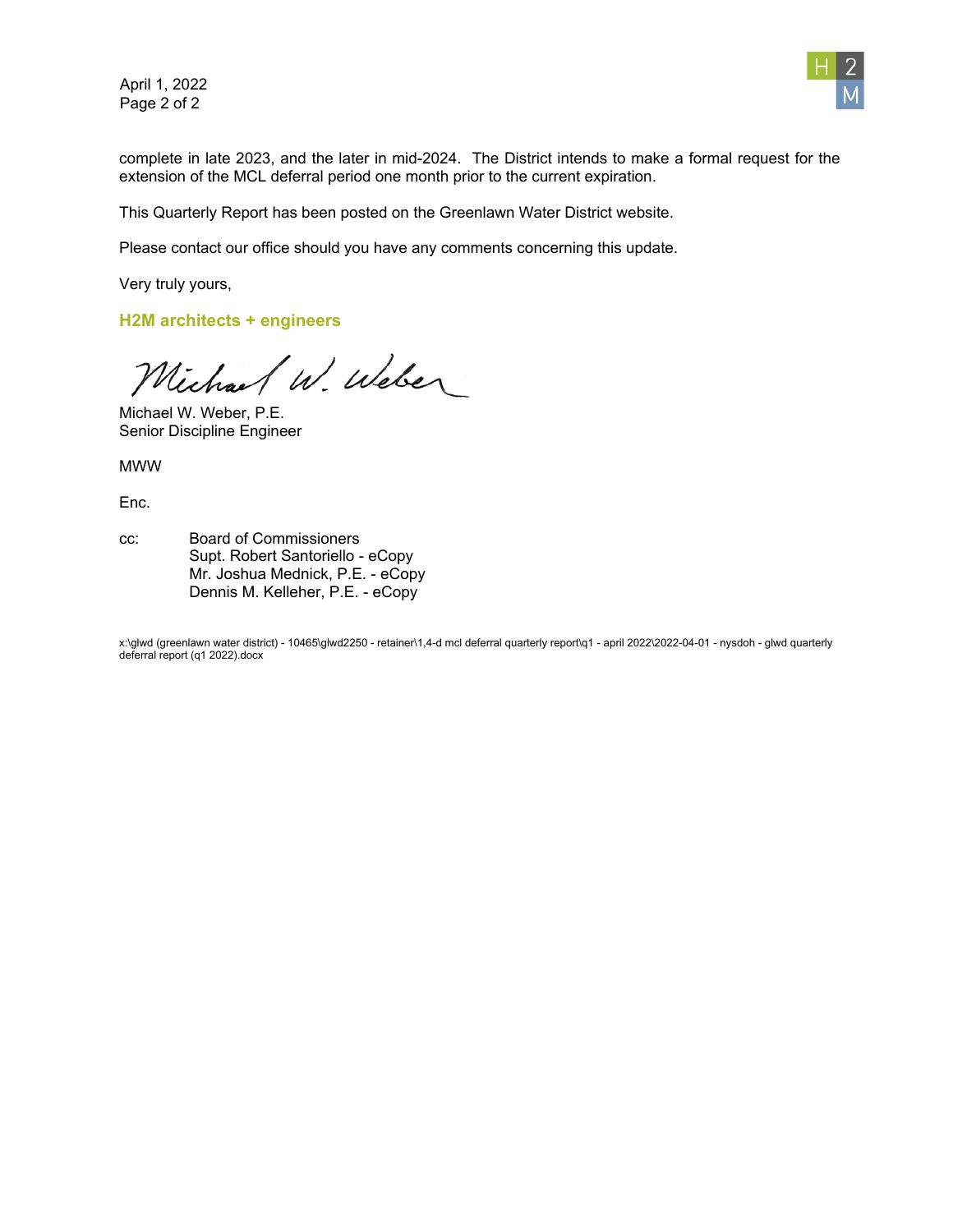## Greenlawn Water District PWS ID No. NY5103271 1,4‐Dioxane Water Quality Summary



Status as of: Prepared by: H2M architects+engineers January 1 through March 31, 2022

| Location    | <b>Date</b><br>Sampled                                               | 1,4-Dioxane<br>$\left( \frac{u g}{L} \right)^{(1)}$ | 1,4-Dioxane<br><b>Treatment in Place</b><br>(Y/N) | <b>Notes and Comments</b>                     |  |  |  |  |
|-------------|----------------------------------------------------------------------|-----------------------------------------------------|---------------------------------------------------|-----------------------------------------------|--|--|--|--|
| Well No. 3  | 1/26/2022                                                            | 0.07                                                | N                                                 |                                               |  |  |  |  |
| Well No. 4  |                                                                      | <b>NS</b>                                           | N                                                 | Not in use during this quarter $^{(2)}$       |  |  |  |  |
| Well No. 5  | 1/26/2022                                                            | 0.60                                                | N                                                 |                                               |  |  |  |  |
| Well No. 6  | 1/26/2022                                                            | 0.37                                                | N                                                 |                                               |  |  |  |  |
| Well No. 8  | 1/26/2022                                                            | 0.82                                                | N                                                 |                                               |  |  |  |  |
| Well No. 9  | 1/26/2022                                                            | 0.07                                                | N                                                 |                                               |  |  |  |  |
| Well No. 10 | 1/26/2022                                                            | 0.33                                                | N                                                 |                                               |  |  |  |  |
| Well No. 11 | 1/26/2022                                                            | 0.89                                                | N                                                 |                                               |  |  |  |  |
| Well No. 12 |                                                                      | <b>NS</b>                                           | N                                                 | Not in use during this quarter <sup>(3)</sup> |  |  |  |  |
| Well No. 13 | 1/26/2022                                                            | 0.35                                                | N                                                 |                                               |  |  |  |  |
| Well No. 14 | 1/26/2022                                                            | 0.20                                                | N                                                 |                                               |  |  |  |  |
| Well No. 15 | 1/26/2022                                                            | 0.36                                                | N                                                 |                                               |  |  |  |  |
| Well No. 17 | 1/26/2022                                                            | 0.18                                                | N                                                 |                                               |  |  |  |  |
| Well No. 18 | 1/26/2022                                                            | 0.21                                                | N                                                 |                                               |  |  |  |  |
|             |                                                                      |                                                     |                                                   |                                               |  |  |  |  |
| Notes:      | (1) Sample results are of finished water levels.                     |                                                     |                                                   |                                               |  |  |  |  |
|             | (2) Well No. 4 out of service due to pump work.                      |                                                     |                                                   |                                               |  |  |  |  |
|             | (3) Well No. 12 out of service due to construction of AOP treatment. |                                                     |                                                   |                                               |  |  |  |  |
| <b>ND</b>   | Non-detect                                                           |                                                     |                                                   | <b>Bold results exceed MCL</b>                |  |  |  |  |
| <b>MCL</b>  | Maximum Contaminant Level                                            |                                                     |                                                   |                                               |  |  |  |  |
| <b>NS</b>   | Not Sampled                                                          |                                                     |                                                   |                                               |  |  |  |  |

**Water Quality Laboratory Results Attached**